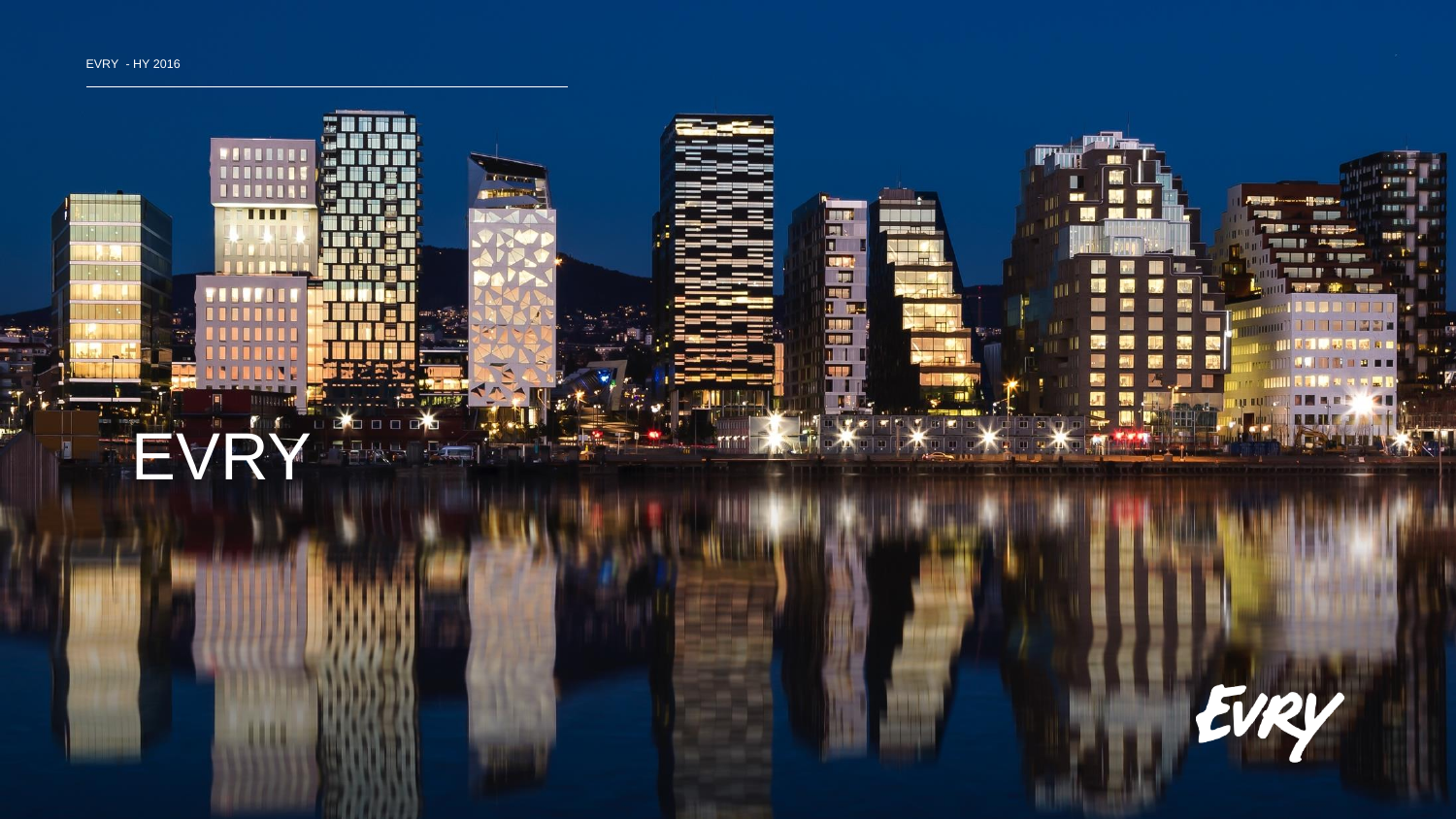## **Disclaimer**

**This brief report has been prepared by EVRY AS (the "Company") in order to provide an update to interested parties with respect to certain key developments and figures for the first six months of 2016.**

**The report is provided on a voluntary basis by the Company and is not subject to any statutory reporting requirements. The financial information included in this presentation is unaudited and has not been verified by any auditor or other external party. The Company and its officers, employees, shareholders, affiliates or advisers will accept no liability related to any inaccuracies contained in this presentation, and any party choosing to rely on the information set out herein does so at its own risk.**

**The Company undertakes no obligation to release publicly the result of any revisions to the information provided herein, nor to provide similar or other reports in the future, whether on a regular basis or otherwise.** 

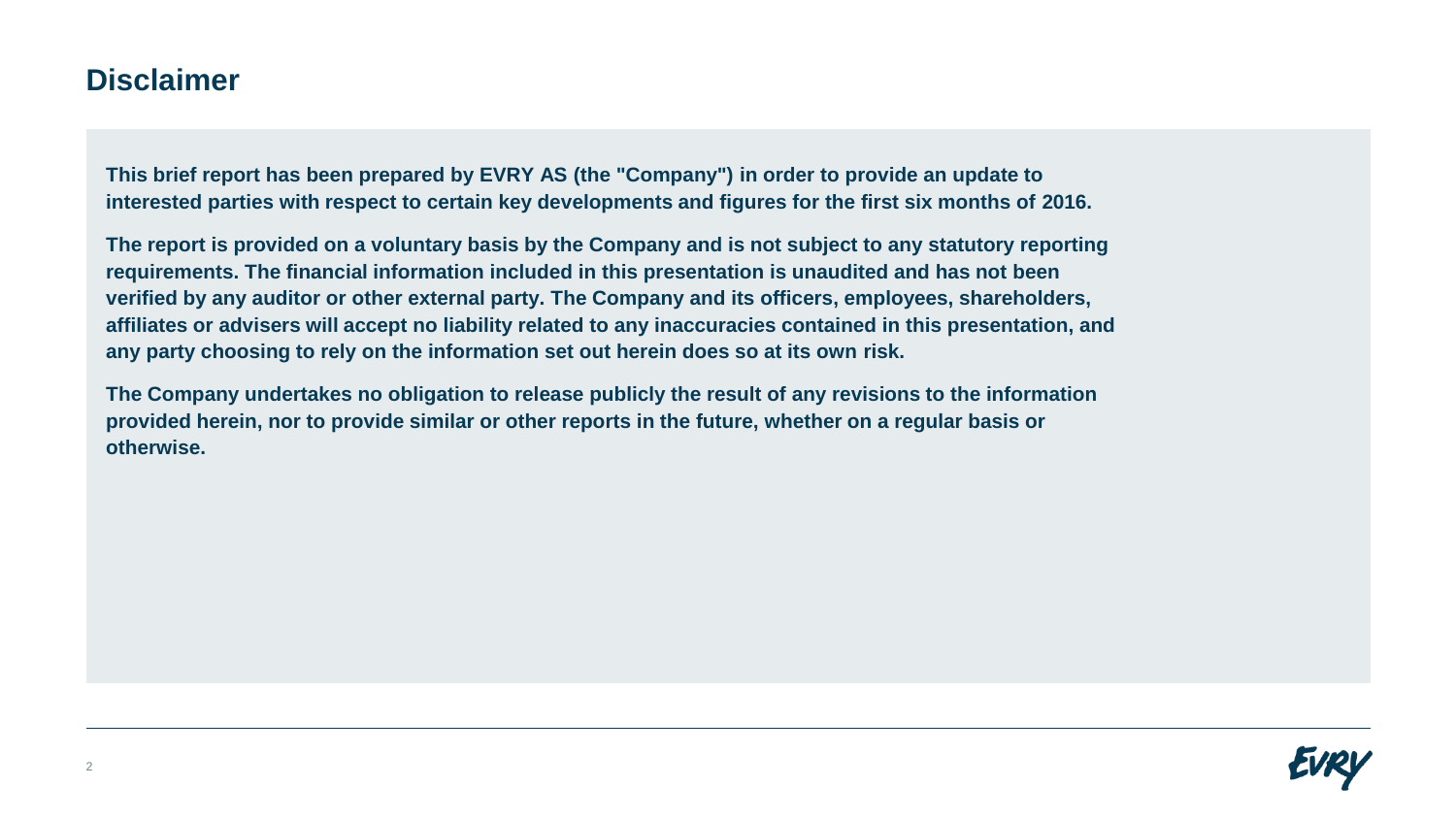## HY 2016



## **EVRY Group - Highlights**

- **HY Revenue for 2016 of NOK 6,167m is below LY with NOK 381m due to the loss of the DNB nonmainframe contract and restructuring of lossmaking contracts**
- **EBITA improved from NOK 321m in HY 2015 to NOK 575m in HY 2016 – improvement of NOK 254M due to successfully having executed multiple strategic initiatives in 2015 and 2016**
- **Cash Performance remains strong and slightly increased from HY 2015 of 98.9% to 102.2% in HY 2016**
- **Successfully amended certain terms under the current senior secured credit facility in HY 2016 and raised additional financing**